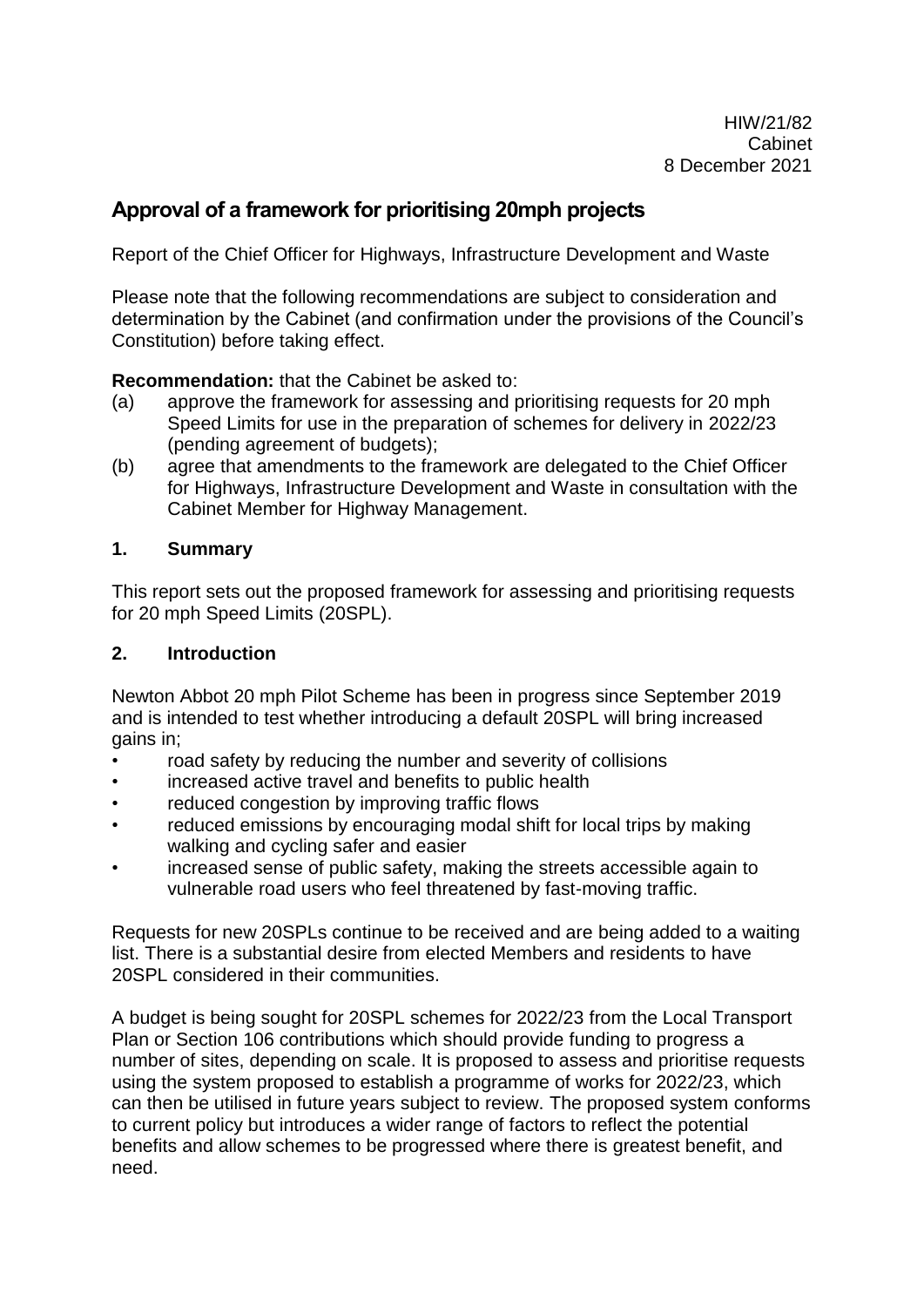# **3. Proposal**

It is proposed that elected Members are invited to make representations for their communities where it is felt that the introduction of a 20SPL would be beneficial; this may be for the whole community or a discrete part of the community.

Requests will be reviewed against a framework, a copy of which is included at Appendix 1 and the proposals prioritised based on alignment with current Policy principles of:

- significant vulnerable road user activity
- mean speeds are low (24mph or below).

The framework includes additional factors to ensure that resource is directed to where there will be greatest benefit, including:

- speed related casualty collision history
- support from wider community
- active Community Speed Watch
- deprivation Index ranking
- existing Air Quality Management area.

All schemes will also be considered via safety audit prior to progression. The Framework is included at Appendix 1; however it is acknowledged that as proposals are considered, and depending on the volume it may be necessary to amend the scoring within the framework to provide separation between schemes.

#### **4. Options/Alternatives**

It is considered that it is not appropriate to delay delivery of Policy compliant requests for 20SPLs where budget is available. A prioritisation system is necessary as it is anticipated demand will exceed capacity to respond to requests and allows schemes to be progressed where the need and potential benefits are greatest, and to achieve best value.

The proposed framework incorporates elements adopted by other authorities, it supports partner organisations by considering matters relating to enforcement and air quality. For example, by considering mean speed and the presence of an active Community Speed Watch, pressure on Police resource to enforce will be reduced and residents can be empowered to affect driver behaviour in their own community.

Other options were considered but were not felt to be appropriate at this stage:

- Prioritising sites in order of population size and working down: This option would initially concentrate resource where more people benefit. However, this may not target areas with greatest need.
- Selecting geographical clusters: This may be a case of starting at one end of the authority area and working systematically across, or, picking groupings of communities through another mechanism. It has the benefit of creating a consistent approach to speed management across each area which can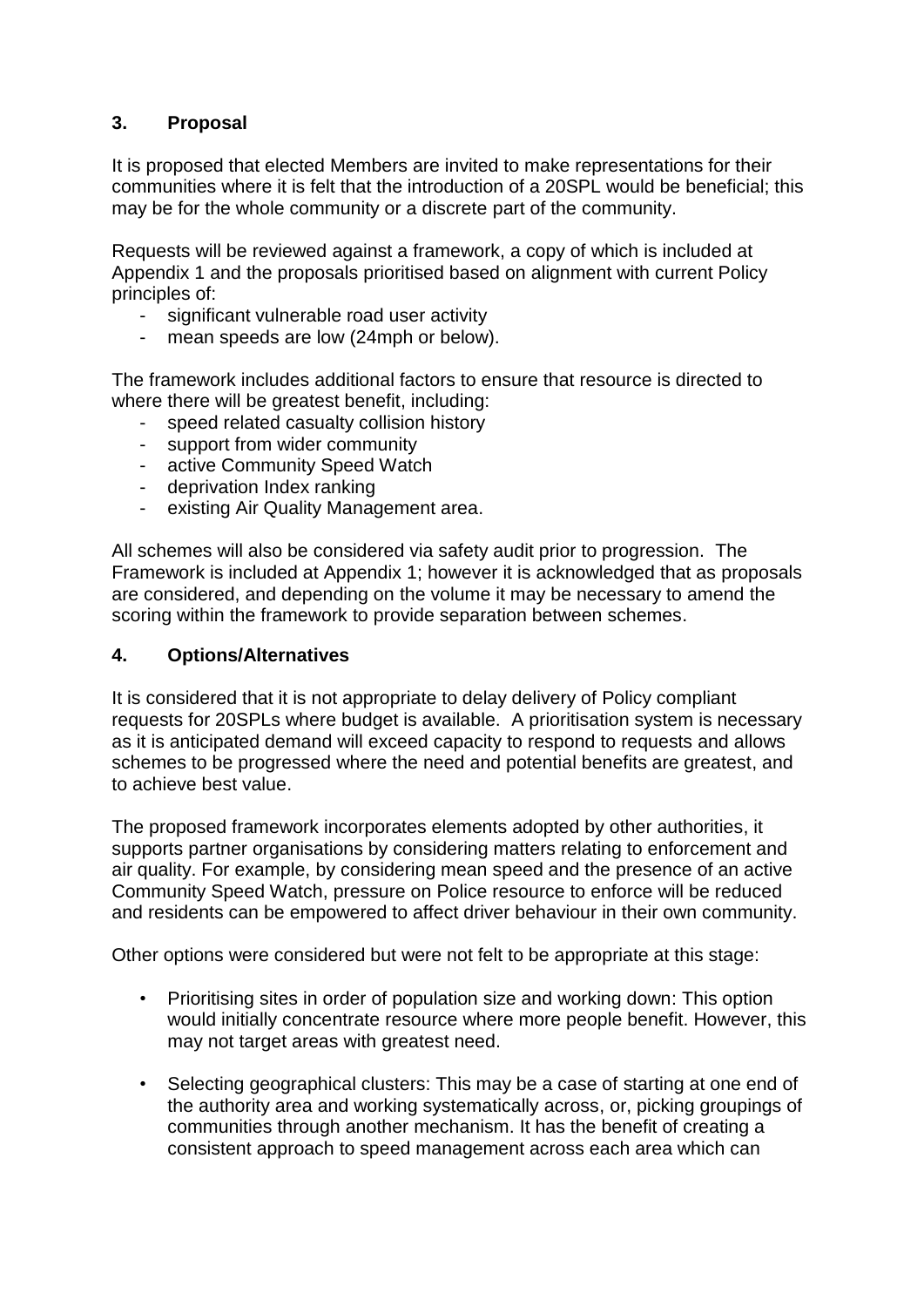improve compliance. However, it does not reflect the benefit that can be achieved compared to prioritising sites according to a proven need.

The Newton Abbot 20 mph Pilot Scheme will provide data and information which will enable and inform a review of the proposed system and DCC's 20SPL Policy.

## **5. Financial and Resource Considerations**

A budget of £100k has been earmarked for 20SPLs for 2022/23 through the Local Transport Plan or Section 106 contributions where appropriate which will provide for a number of schemes.

# **6. Legal Considerations**

The proposal is to apply existing County Policy with additional scoring mechanism to ensure resource is directed with best effect.

There are no specific legal considerations.

Speed Limits must be set in accordance with the procedures set out in the Road Traffic Regulation Act 1984 (as amended).

# **7. Environmental Impact Considerations (Including Climate Change)**

It is expected that introducing appropriate 20SPLs will offer a positive environmental impact by increased active travel; reduced congestion by improving traffic flows; and, reduced emissions by encouraging modal shift for local trips by making walking and cycling safer and easier.

The inclusion of Air Quality Management areas in the prioritisation framework will assist in targeting areas where there will be gains in this respect.

## **8. Equality Considerations**

It is expected that introducing appropriate 20SPLs will assist in community cohesion and focus resources to areas where there is a higher risk of residents being affected by road safety matters. By including within the framework the Index of Mass Deprivation should help prioritise those areas with greatest need.

## **9. Risk Management Considerations**

The proposal is compliant with the existing County Policy. However, an additional scoring mechanism has been included to ensure resource is directed with best effect.

All schemes will also be considered via safety audit prior to progression.

No risks have been identified.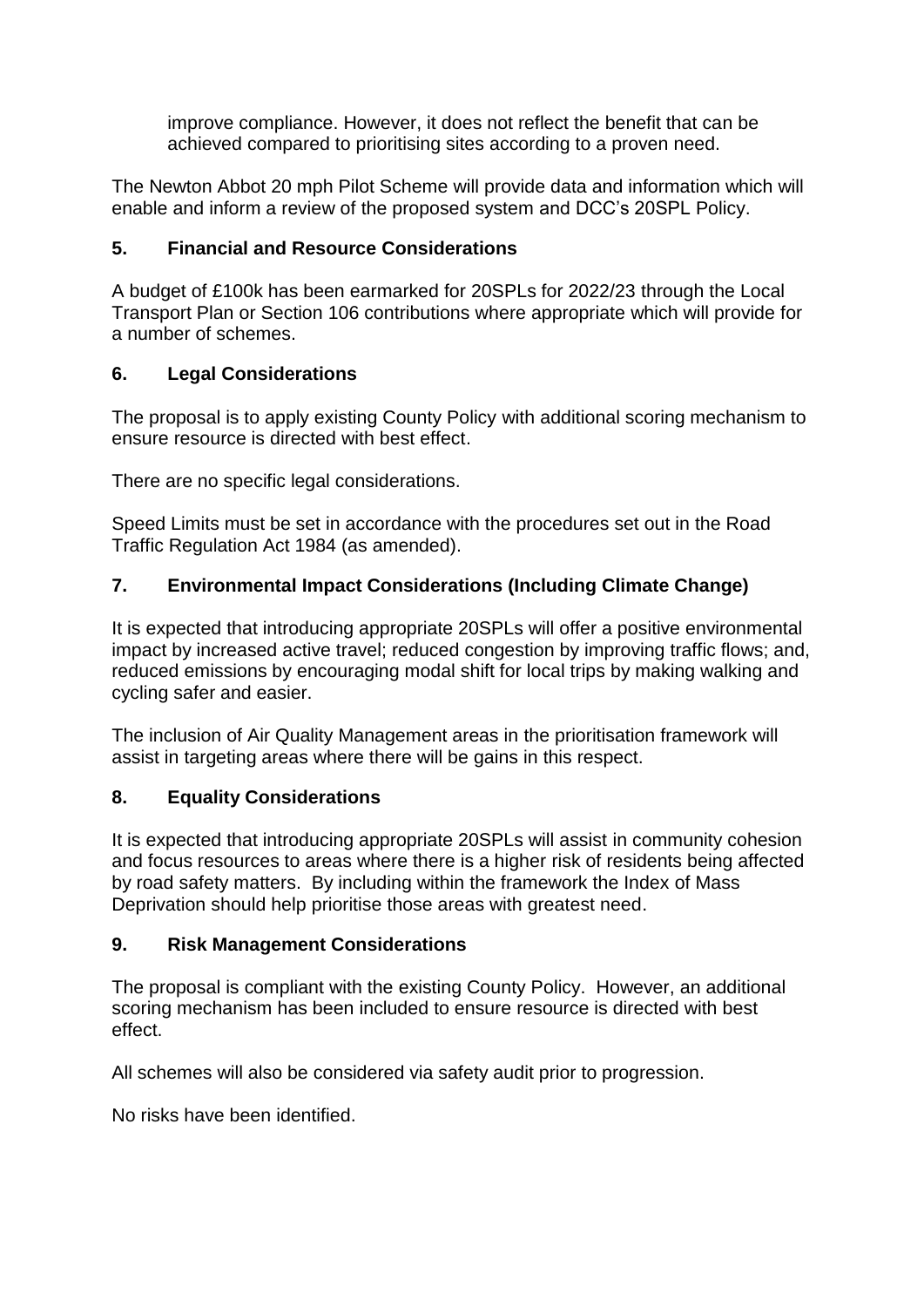### **10. Public Health Impact**

It is expected that introducing appropriate 20SPLs will offer a positive public health impact by increased active travel; improvements in air quality as a consequence of reduced congestion by improving traffic flows; and reduced emissions by encouraging modal shift for local trips by making walking and cycling safer and easier.

#### **11. Conclusions**

The proposal allows for the gathering and prioritisation of requests for new 20SPLs from elected Members and communities. This will remove the current frustration that all new schemes must await the outcome of the Newton Abbot 20 mph Pilot Scheme.

The proposal uses a simple mechanism for prioritising schemes where the need and potential benefits are greatest.

In the longer term future changes to the speed Policy and any decision to roll out 20SPLs on a default basis will be informed by the Newton Abbot 20 mph Pilot Scheme.

Meg Booth Chief Officer for Highways, Infrastructure Development and Waste

Electoral Divisions: All

Cabinet Member for Highway Management: Councillor Stuart Hughes

Local Government Act 1972: List of Background Papers Contact for Enquiries: Chris Rook Tel No: 01392 383000 Room: County Hall, Exeter. EX2 4QD

Background Paper **Date Date File Reference** Nil

Approval of a framework for prioritising 20mph projects - Final